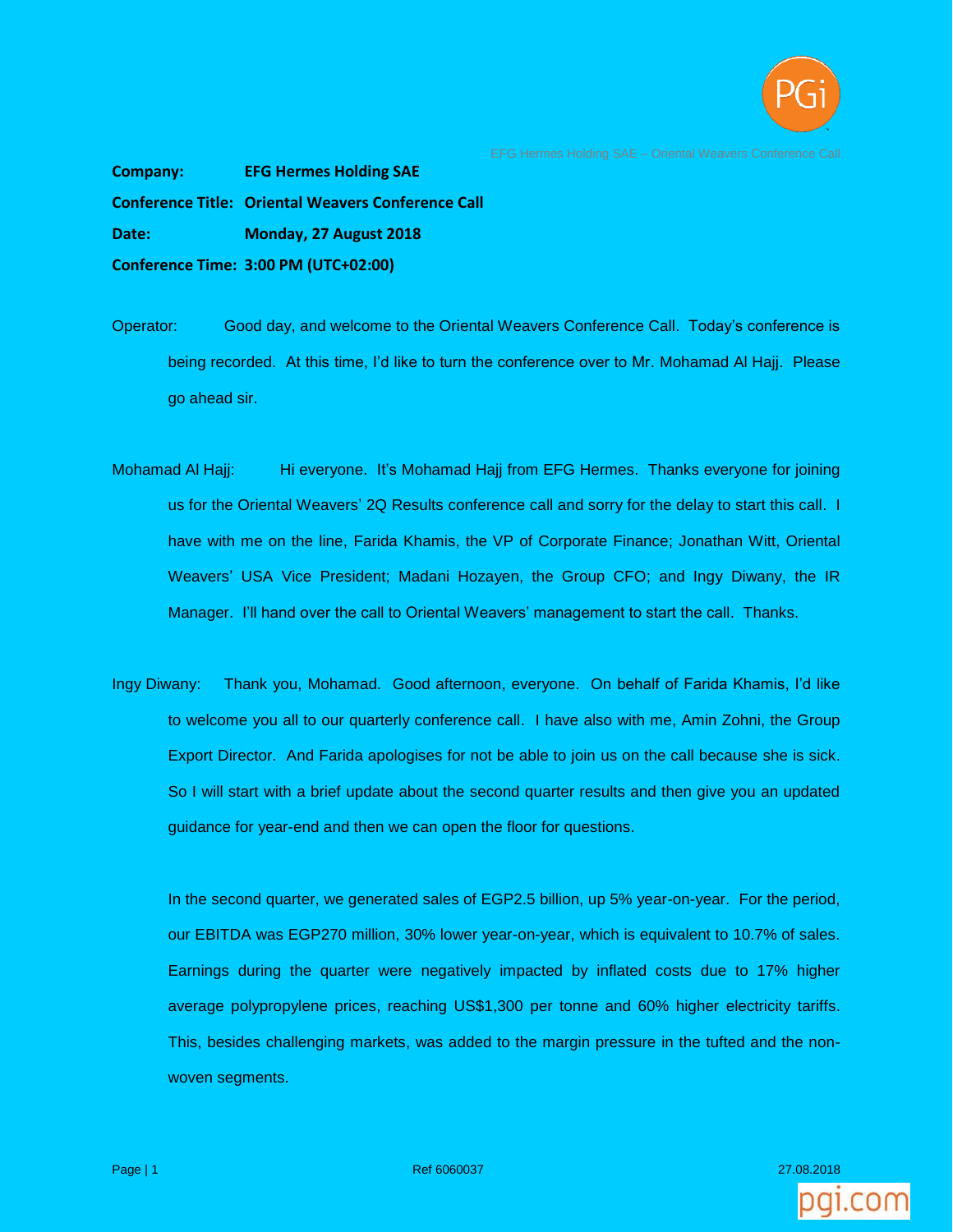

OW received seven state-of-the-art weaving glooms in its factories in Egypt and the US in order to meet international demand and to expand our products range. This, in addition to five new yarn machines to release the bottlenecks in yarn manufacturing.

We expect to receive an additional three looms and three yarn machinery before year end. This should bring our total CapEx during 2018 to EGP560 million, adding almost 2% to our production capacity. OW management is keeping a close eye on the macroeconomic climate changes in the region with a target to maintain our global market position.

In August, polypropylene prices have started to slow to US\$1,290, 3% lower compared to July prices. As for the guidance for year-end, we expect almost flat top line figure in 2018 to EGP10.2 billion. On the export front, management expects the pace of growth in the woven exports in the second half of 2018 to normalise on the high base effect, as well as due to developing new products for our key European customers, which should be reflected in our sales figure in the first half of the year 2019. This in addition to challenging export markets for the tufted and the nonwoven segments.

Accordingly to expect 2% to 3% lower export sales in 2018. On the local front, we still maintain our previous guidance of 5% to 6% local sales growth by year-end. Demand during August was negatively impacted by the one-week Eid vacation. We are implementing a 3% to 5% price increase starting September in the local markets.

We expect EBITDA margin for the full year to be around 11% and 18% lower earnings to EGP560 million to EGP600 million. As for our dividend estimates for the year, we expect to distribute the same DPS as last year.

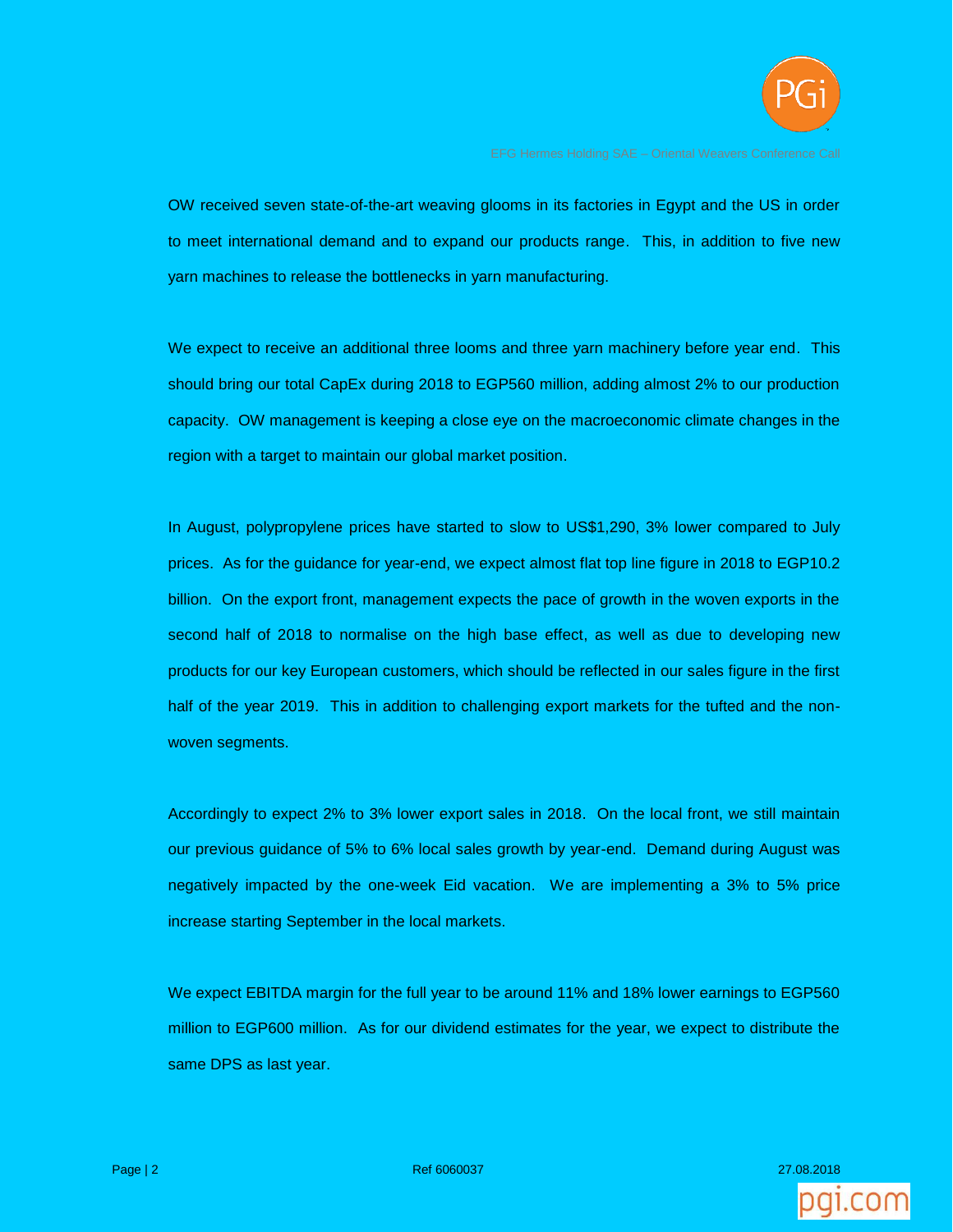

Now we can move to the Q&A section please Mohamad. Hello?

- Operator: Thank you. If you would like to ask question, please signal by pressing star one on your telephone keypad. If you're using a speaker phone, please make sure your mute function is turned off to allow your signal to reach our equipment. Again, press star one to ask a question. We'll pause for just a moment to allow everyone an opportunity to signal for questions. Again, press star one to ask a question. It appears there are no questions at this time.
- Ingy Diwany: Okay. Jonathan, would you like to give us like what's your strategy following the devaluation of the lira and what you expect regarding the US-China trade war?
- Jonathan Witt: Sure. I can give a quick update on that. Regarding the Turkish lira, I think, obviously there is some short-term competition and/or opportunities for retailers in the US due to that strength of the dollar to make some one-time opportunity type bias[?]. However, we do see that most retailers are a little bit – maybe just a little more conservative in their view of placing any Turkish programmes into a long-term commitment just due to the US Administration's continued discussions of how we'll move forward and what possible tariffs or other political situation we'll have with Turkey in a short-term or in the mid-term.

So as it stands, it's yet to be seen what will happen in the next two to three months if there is some dollars that flow from retailers to Turkey to take advantage of the situation. But over the long-term, we expect that we'll be – have opportunities and in fact we even have some built-in production in Egypt today that are shipping in the stores in the US into two or three of the largest chains replacing Turkish programmes. So we see that as a real positive regardless of their situation.

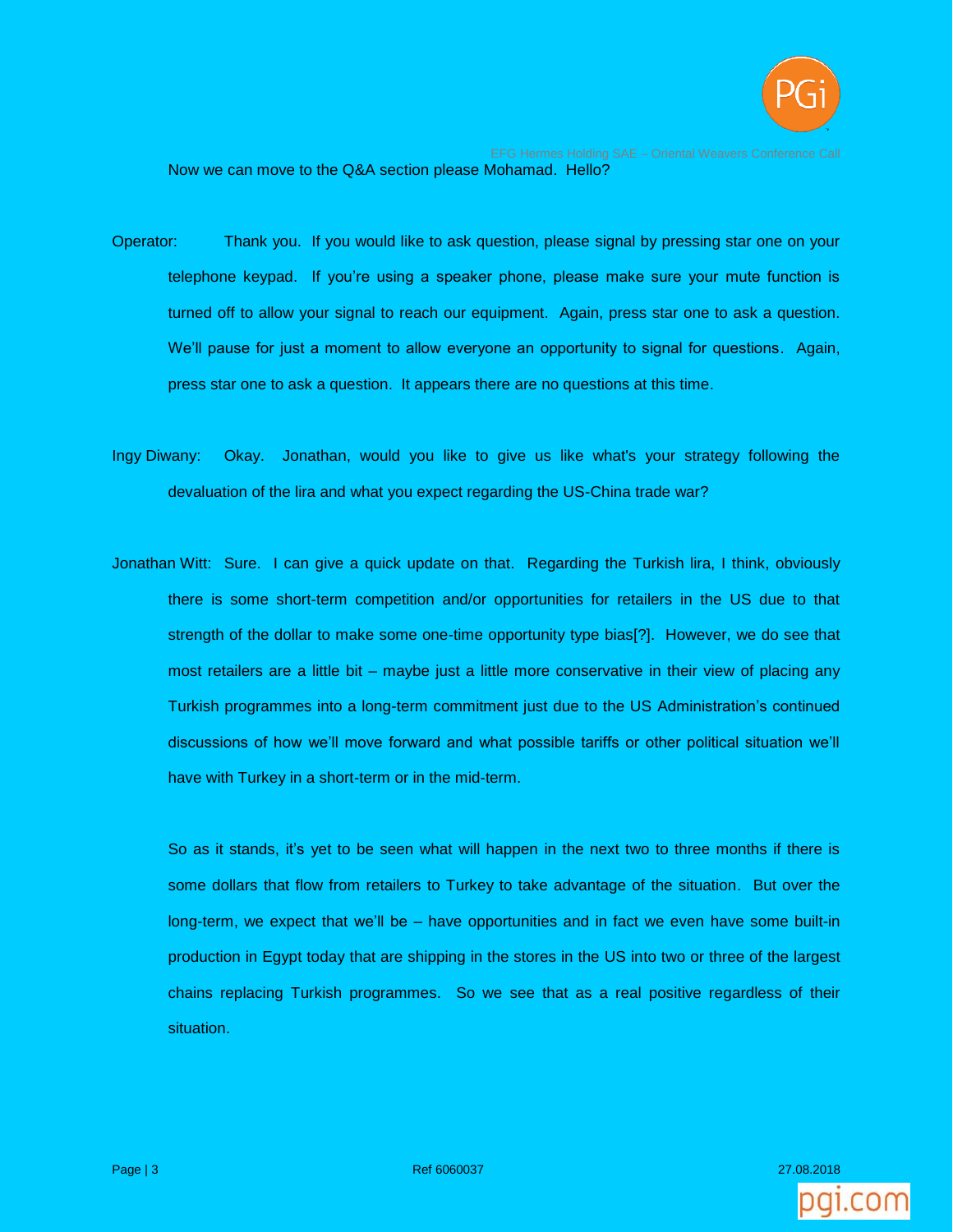

And also with China, we'll see early in September, the results of the tariff decisions by the government. And if they will go with the 25% or the original 10% tariffs with China, that actually has presented some new opportunities for us we feel. And because of again that uncertainty that retailers have about long-term programmes on what effect it will have on their cost dealing with China since that's been so top of mind for the administration as well. So we have actively being targeting some of the products that are only produced in China to bring those to Egypt and to our US manufacturing facility.

- Ingy Diwany: Thank you, Jonathan. As for the export release, I'm going to give you an update. The backlog is almost EGP414 million and we collected lately EGP200 million, so it seems that the pace of disbursements is getting higher. So we expect by year-end, the total collected amount to be within the range of EGP120 million to EGP130 million.
- Madani Hozayen: Just to mention, if you look to the income statement, the financial the financing part that the fact that Treasury efforts especially this year to net financing costs amounting to EGP25 million last year, so we are down EGP19 million net profit this year. So however the company is paying dividends every year of 90% of that profit. But we still – we are still very hedged in cash and we – in fact the net debt that we have to cover all our financing costs.
- Ingy Diwany: As for the polypropylene prices, as I've just mentioned, they are coming down 3% lower compared to July prices. And on a global level, we are seeing lower demands in Turkey given the slowdown that facing the market there. And also in China, prices of polypropylene have started to slow as a result of the US-China trade tensions now. So if oil prices are expected to be within the range of \$65 next year, then polypropylene prices are going to be within the range of \$1,250 to \$1,290 which is almost similar to this year.

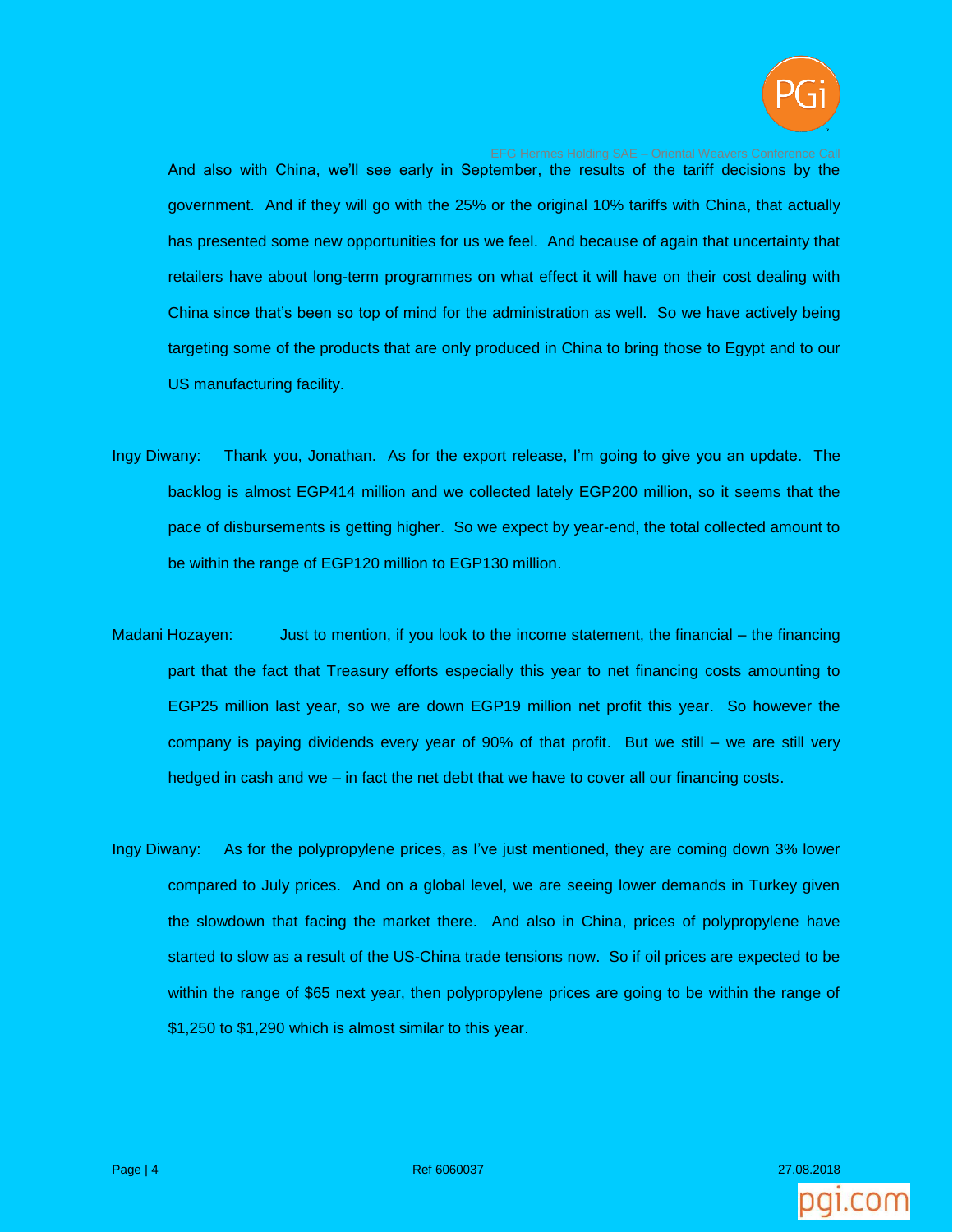

In 2019, our outlook for the local markets remains positive. We expect the demand to continue revising in 2019 backed by the several real estate projects, and especially the new administrative capital that's where the expected amount of 50,000 government workers are going to move there. As for the export business, we are expecting around 3% to 5% growth in next year, which is expected to result from the launch of the new programme with IKEA and the new export orders to Europe under the partnerships with [inaudible].

Madani Hozayen: Also for exports, we are working these days on the new development getting ready for the last quarter in January market and chose. We are inviting most of our customers during this period of the year to get ready and finalise our collection for January. The third quarter was slow a little bit due to IKEA. They dropped three lines and we already replace and we will start shipping starting week 36, which is next week. We just got an approval for all the samples and the pre-production samples. So this will be reflected on the fourth quarter.

On the other hand, the fourth quarter is our pick in the outdoor business. So we will start shipping all the outdoor promotions, mainly to the United States. And this will be reflected by the end of Q4 and early 2019 in quarter one.

Ingy Diwany: I think we can conclude the call.

Mohamad Al Hajj: Do you want to check if there are questions now?

Ingy Diwany: Yeah, let's check.

Mohamad Al Hajj: John, can you check if there is any questions?

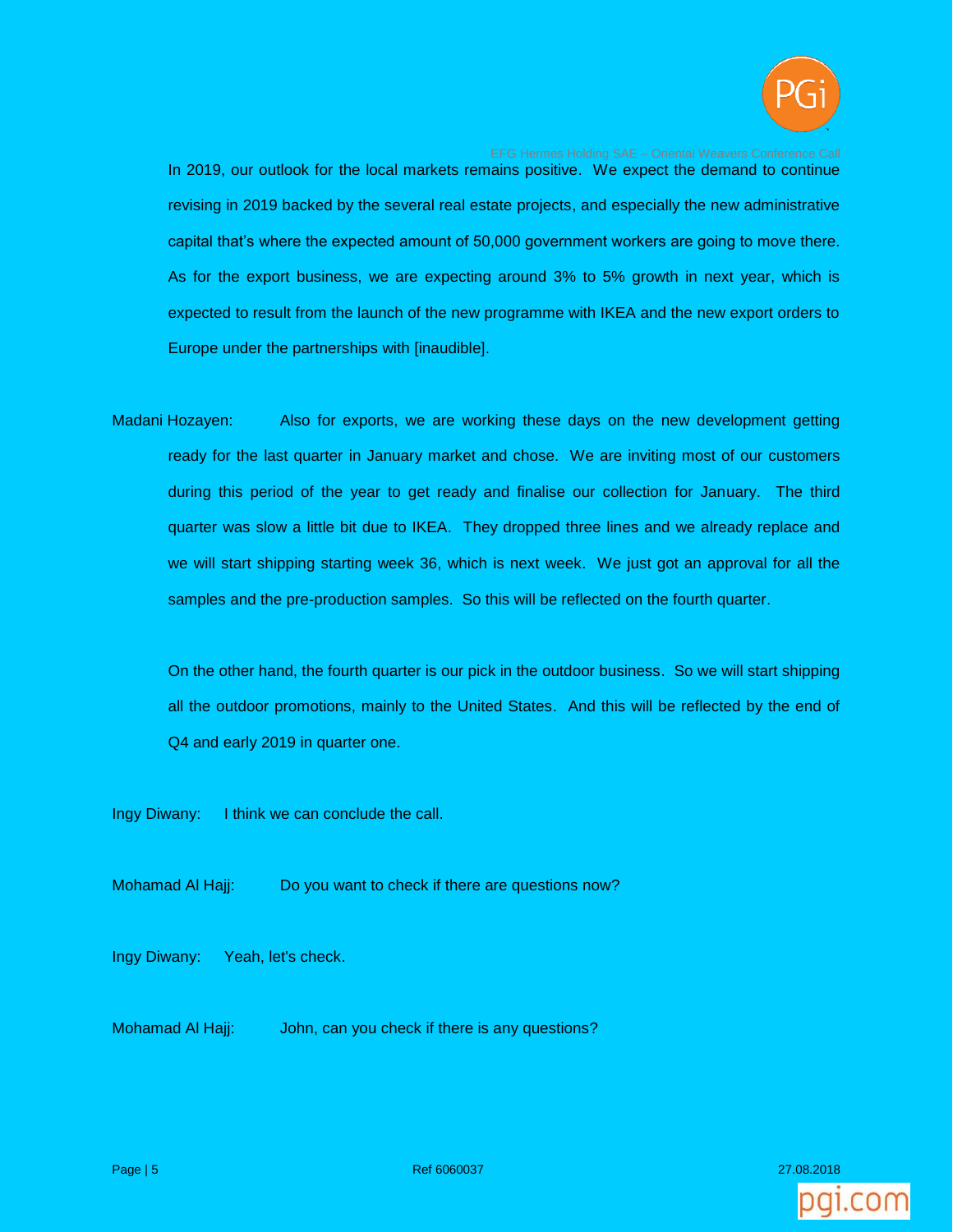

Operator: Of course, sir. It appears there is one question in the queue. We will now take our first question from Gerred Howe of Rock Creek. Please go ahead sir.

- Gerred Howe: Yes, hello. Thank you for taking time for the call. I'd like to explore just a little bit more. I know you touched on exports in the US. But if you could talk a little bit more about exports across Europe and what's your strategy is there, that would be terrific. And then also margins continue to impress and a lot of that is a little bit out of your control as far as polypropylene prices. But what things are you doing internally to manage costs in order to manage margins and then what do you see as a longer term EBITDA margin target? Thanks.
- Amin Zohni: As for in general, strategically we know however the costs are increasing but we have a strategy to maintain our market share, our global market share. So in case, we need to have any pressure in the margins to maintain the market share, we do it[?]. Our vision is to be the market leader and maintain our place. This is what – this is the most important.

Ingy Diwany: Jonathan, would you like to add anything?

Jonathan Witt: Concerning the rest of the world, I would defer to Amin on that front, and also what you've already said.

Ingy Diwany: In the US markets?

Gerred Howe: So if I look across, lot of you say you're trying to maintain market share. But if you look across market share within the local market, you're struggling to grow any of those markets. So what you're telling me that margins will continue to compress as you back from market share then?

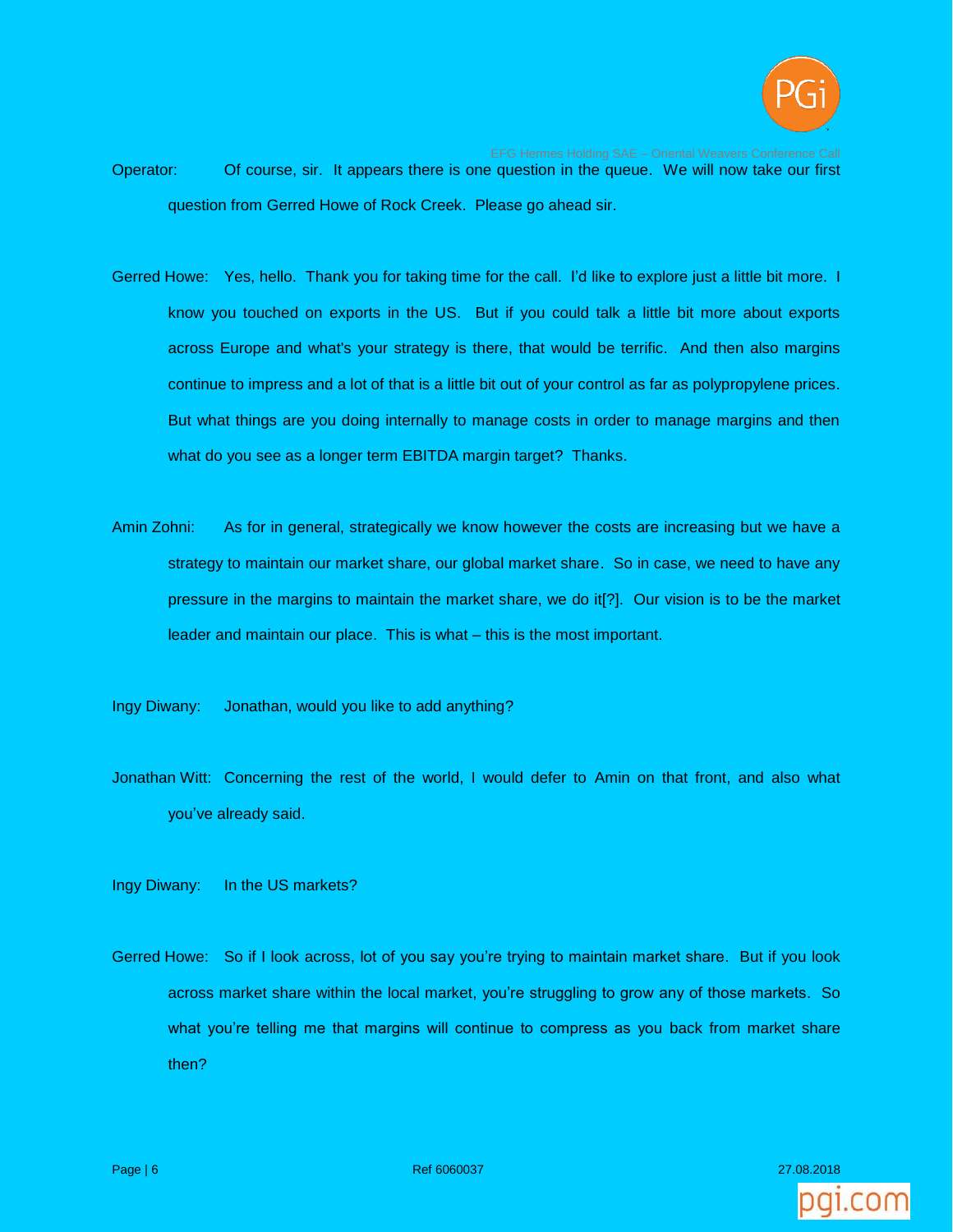

Ingy Diwany: Well, actually for the local market, we have started to see in the second quarter revising demand and this was reflected in 13% growth of local sales in the second quarter of 2018.

Gerred Howe: So local markets you're doing fine.

Ingy Diwany: Yeah. So your question is about the export markets?

Gerred Howe: Correct.

Ingy Diwany: Yes, for the export market, as Madani has just said, that our main aim is to maintain our global market position. So management is willing to reduce the selling prices by maximum of 3% in order to maintain our market share. But still we haven't seen any negotiation from our customers regarding reducing the selling prices so far.

Gerred Howe: So there are no cost savings you're able to put through on the operations level in order to increase margin?

Madani Hozayen: Within the operating level, we have a lot of projects, internal projects to reduce the energy[?] consumptions, whether electricity or water and gas diesel. So we are working on that and we expect to see the results during 2019.

Gerred Howe: And so if assuming polypropylene prices stays stable, what would you see as margins in 2019 then?

Ingy Diwany: Stable margins only.

Gerred Howe: Okay. Thank you.



Page | 7 Ref 6060037 27.08.2018